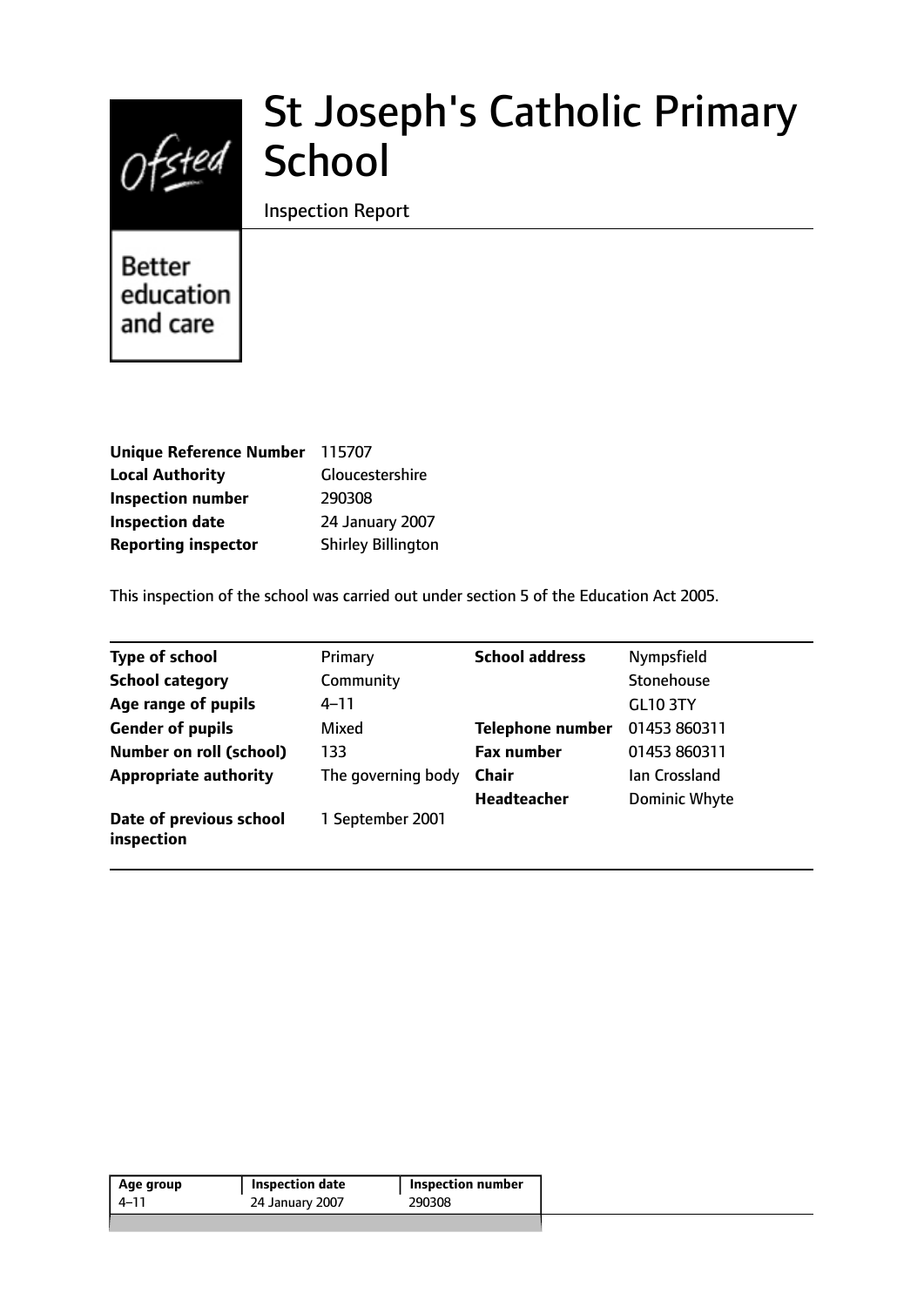© Crown copyright 2007

Website: www.ofsted.gov.uk

This document may be reproduced in whole or in part for non-commercial educational purposes, provided that the information quoted is reproduced without adaptation and the source and date of publication are stated.

Further copies of this report are obtainable from the school. Under the Education Act 2005, the school must provide a copy of this report free of charge to certain categories of people. A charge not exceeding the full cost of reproduction may be made for any other copies supplied.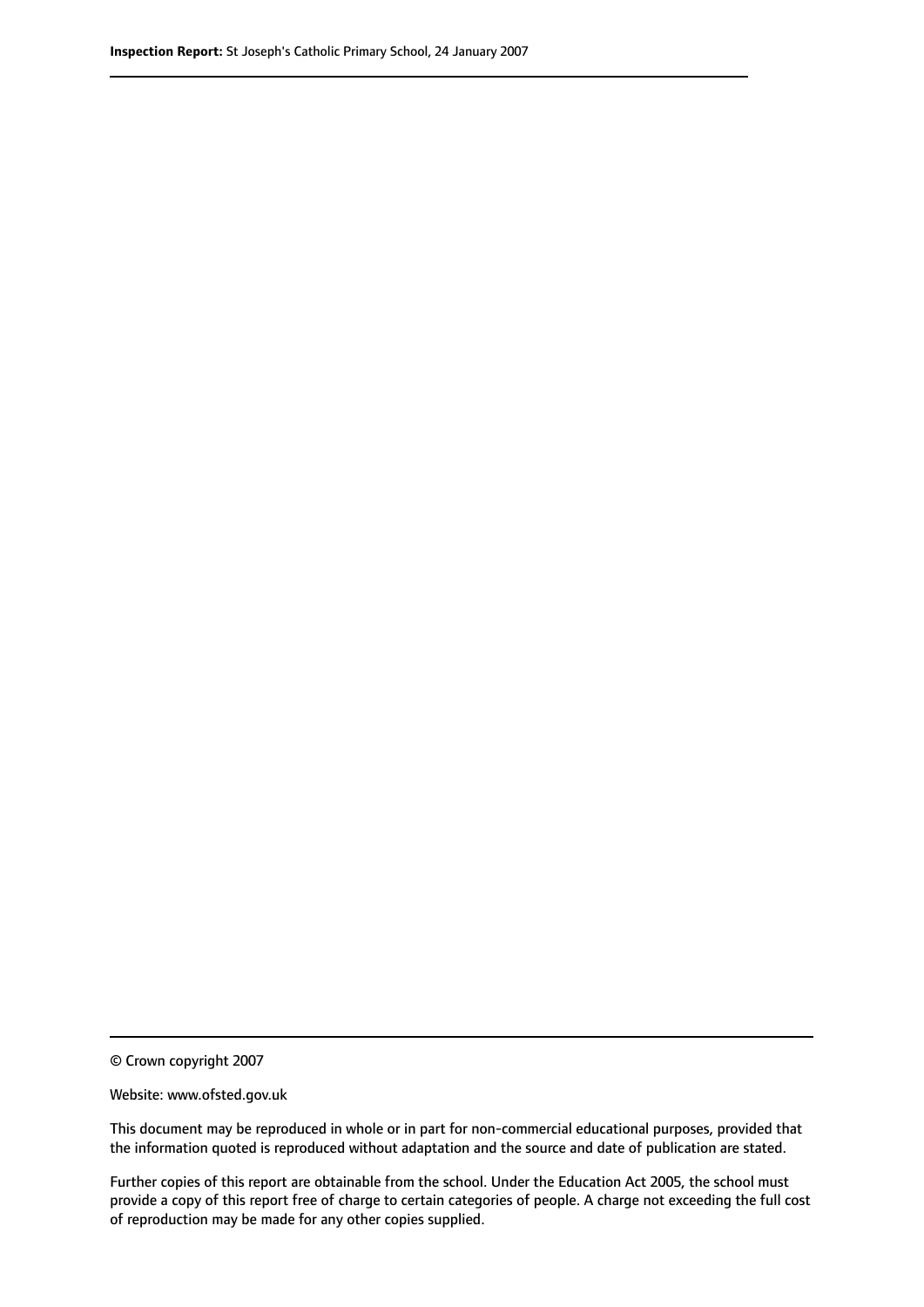# **Introduction**

The inspection was carried out by an Additional Inspector.

# **Description of the school**

The school serves a widespread rural community. Children's skills when they start in Reception are broadly in line with those normally found. The proportion of pupils with learning difficulties and disabilities is broadly average, but a significant number of these pupils join the school in Years 3 to 6. Most pupils are of White British heritage, with a small number from minority ethnic groups. A few of these pupils are in the early stages of learning English. The school is part of a cluster that organises a range of activities to extend opportunities for learning.

## **Key for inspection grades**

| Grade 1 | Outstanding  |
|---------|--------------|
| Grade 2 | Good         |
| Grade 3 | Satisfactory |
| Grade 4 | Inadequate   |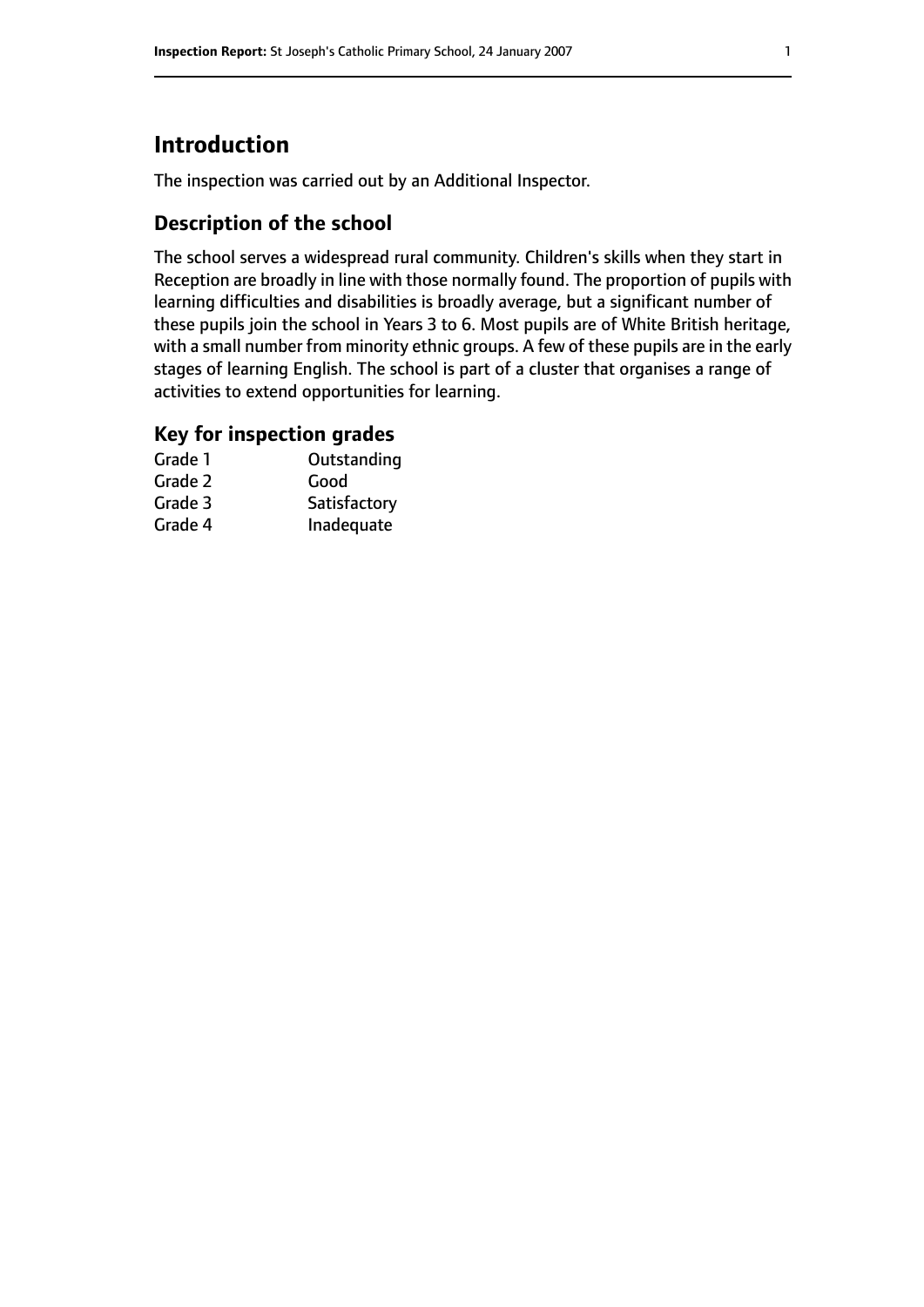# **Overall effectiveness of the school**

#### **Grade: 2**

This is a good school where pupils achieve well and thrive in a caring family atmosphere. This particular quality is recognised by parents, several of whom made comments such as 'we are very impressed with the level of education, care and support provided by St Joseph's'. The school's success results from a number of factors. Good leadership and management underpin the aim to improve provision wherever possible. Standards in English, mathematics and science are generally above average. The school has a good view of its strengths and weaknesses and acknowledges where there are issues to tackle. Last year, for example, a significant proportion of pupils did not do as well as they should have done in mathematics tests at the end of Year 6 and standards in this subject dipped to below average. Analysis of the reasons for this and action taken has resulted in improvement this year so that pupils currently in Year 6 are back on track. There is good provision for children in the Reception Year and they make good progress in all areas of learning. They have a very good base of skills in language and literacy. This is successfully built on in Years 1 to 6 and pupils make particularly good progress in reading but also do well in writing. As a result, performance in English is consistently good. Those pupils at the top end of the school are confident in using their skills for independent research. A good curriculum and good teaching are also important elements in pupils' good achievement. Pupils are enthusiastic learners and apply themselves well in lessons. Pupils' personal development is good and the majority of those at the top end of the school are mature and responsible and very well prepared for the next stage in their education. Care, guidance and support for pupils are good. There is very good attention to meeting individual needs, and the provision for pupils with learning difficulties and disabilities is a particular strength. Good support is provided for pupils in the early stages of learning English and they make good gains in their acquisition of the language. New tracking systems are being used well to target extra support to boost pupils' achievement where necessary. Pupils themselves, however, are not aware of what they need to do next to improve their learning. The headteacher, staff and governors share a clear sense of direction and work with determination to achieve the best for the children. Regular checks are made on the quality of the school's work by the headteacher and subject leaders and this leads to action for improvement. Subject leaders' roles are limited, however, because they lack detailed information on how well pupils are doing through the school in the areas for which they are responsible.

#### **What the school should do to improve further**

- $\cdot$  Extend the role of subject leaders in checking on the progress being made by pupils throughout the school.
- Set targets for individual pupils so that they have a clear view of what they need to work on to improve further.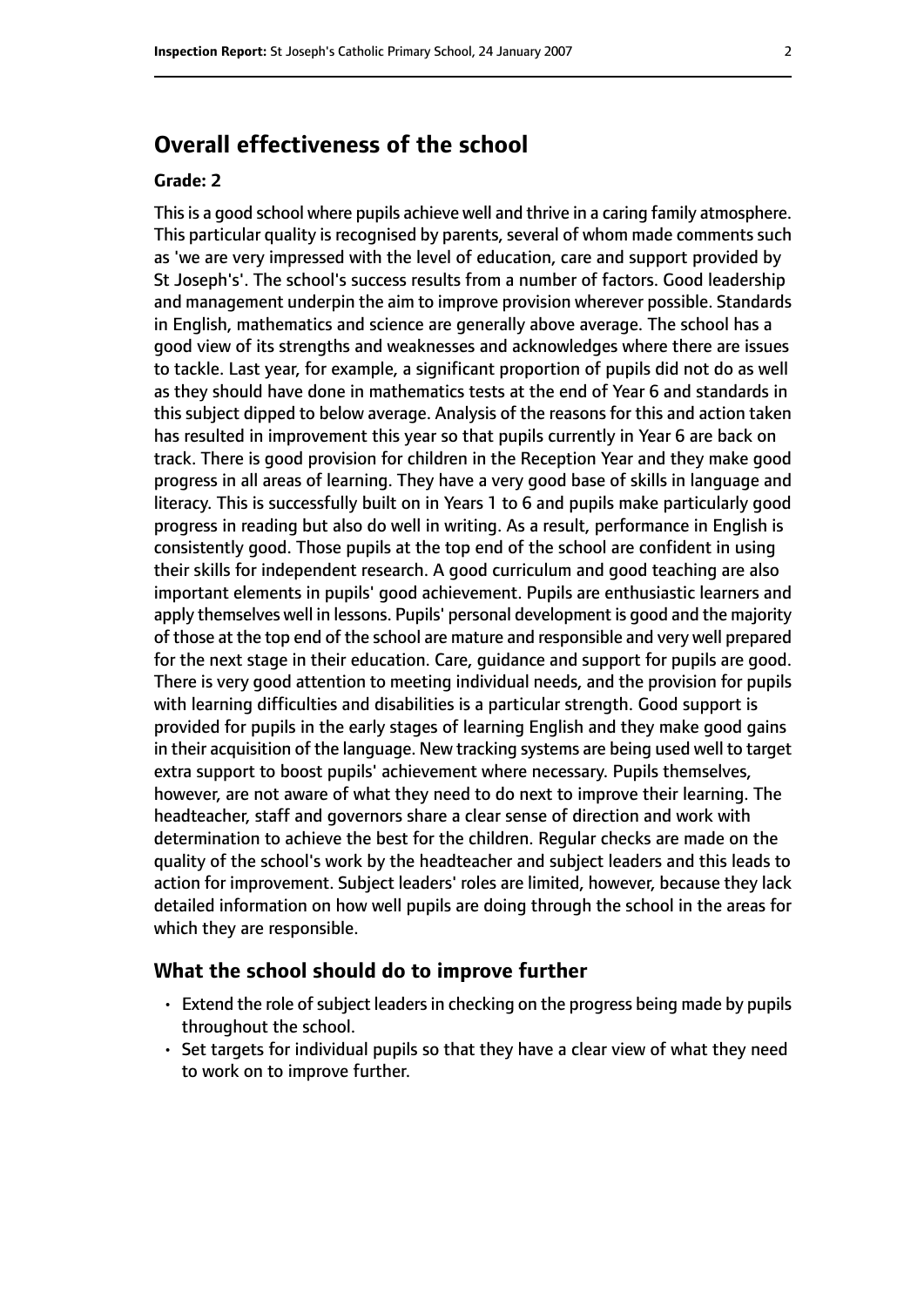# **Achievement and standards**

#### **Grade: 2**

Pupils achieve well. Children get off to a good start in Reception and the vast majority are working well within expected levels at the end of the year. A significant proportion exceeds these. Children have a particularly good base of skills in reading, their personal and social skills are well-developed and they are well prepared for the next stage in their learning. This good foundation is successfully built on in Years 1 and 2 and standards at the end of Year 2 are above average overall and particularly high in reading. In Years 3 to 6, good progress continues in English. Mathematics has been a weaker area and some pupils did not make the gains that they should have in 2006. Work that has gone on since then has turned the situation around and current Year 6 pupils are set to do well in this subject. Results of national tests at the end of Year 6 are generally above average, but are sometimes affected by a high proportion of pupils with learning difficulties in the year group.

## **Personal development and well-being**

#### **Grade: 2**

Pupils are generally enthusiastic about school and work hard in lessons. They particularly enjoy the opportunity to work in pairs and small groups and focus well on the task in hand when tackling a problem together. Pupils' spiritual, moral, social and cultural development is good. Links with the church, fundraising activities and participation in a range of competitions and special events extend their experiences and appreciation of the wider world. Behaviour is exemplary for many pupils, but a small number find it difficult to conform to expectations. Their peers show a good degree of tolerance and understanding when this occurs. Attendance is broadly average. The school is trying to improve attendance levels by discouraging families from taking holidays in term-time. Pupils have a good appreciation of what constitutes a healthy lifestyle, knowing, for instance, that fruit makes a good snack and that 'salty foods are bad for you'. They have good awareness of safe practices and are confident that they can turn to an adult if they are worried about anything. The school council enables pupils to make a good contribution to decision making. Council members are proud of the improvements they planned for play facilities in the grounds.

# **Quality of provision**

#### **Teaching and learning**

#### **Grade: 2**

Lessons are carefully planned and well organised so that pupils have a clear view of what they are going to learn. Teachers make good use of resources, including interactive whiteboards, to explain and demonstrate key ideas. This engages the pupils' interest and they are keen to contribute to discussions or to respond to questions. Expectations of what pupils will achieve are generally high and strategies such as setting time limits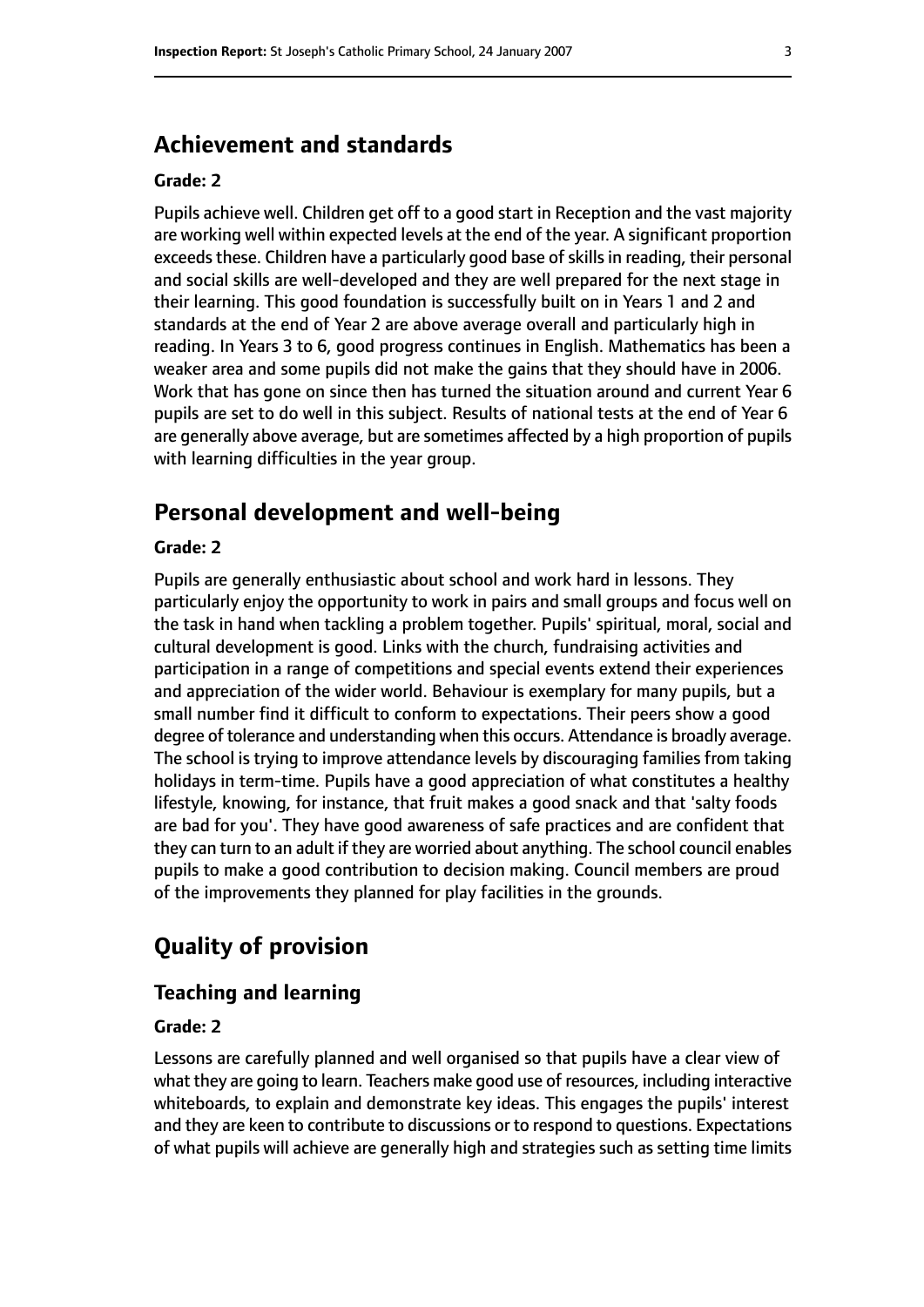for activities give lessons a clear sense of purpose. Just occasionally, the pace of learning drops and a few pupils switch off and don't make as much progress in the lesson as they might. Teaching assistants make a good contribution to learning, particularly in supporting pupils with learning difficulties and disabilities or those in the early stages of learning English.

#### **Curriculum and other activities**

#### **Grade: 2**

Good adaptations have been made to the curriculum to ensure that the needs of different groups of pupils are effectively met. Provision for mathematics has been enhanced through more focused activities and a greater emphasis on problem solving. Good links are being made across subjects so that pupils can use their literacy skills in researching history or geography topics and present information using information and communication technology (ICT). However, opportunities for pupils to use their numeracy skills across the curriculum are limited. The curriculum is enriched well through a wide range of activities. There is particularly good provision for sport and music and participation rates in clubs and special events are high. Specialist teaching by secondary school staff, for example, in French, extends opportunities for older pupils. There is good attention to enhancing pupils' personal and social development through joint activities with cluster schools, teaching of health-related issues and work with the life education team.

#### **Care, guidance and support**

#### **Grade: 2**

All pupils are known well by staff and there is a high level of care for individuals. Support for pupils with learning difficulties and disabilities, or those who need some extra care, is very well organised and these pupils thrive as a result. Parents of children with learning difficulties are very positive about this aspect of school life, typically saying, 'special needs care is fantastic and our son has flourished in all areas'. Pupils who have joined the school in Years 3 to 6 are very positive about the way that they have been supported and helped to settle in. New tracking systems are proving useful in highlighting groups of pupils that need some extra support to boost their achievement. This is a key factor in the improvements in mathematics in Year 6. A range of targets has been introduced and these are being used well to guide teachers' planning for pupils of different levels of ability. Pupils themselves, however, do not have individual targets and are therefore not clear about what they should be working on to further improve their learning.

## **Leadership and management**

### **Grade: 2**

Thorough evaluation of the school's performance is used well to identify key areas for improvement. This has resulted in effective action to improve provision for mathematics. Subject leaders are involved in analysing test results and identifying where the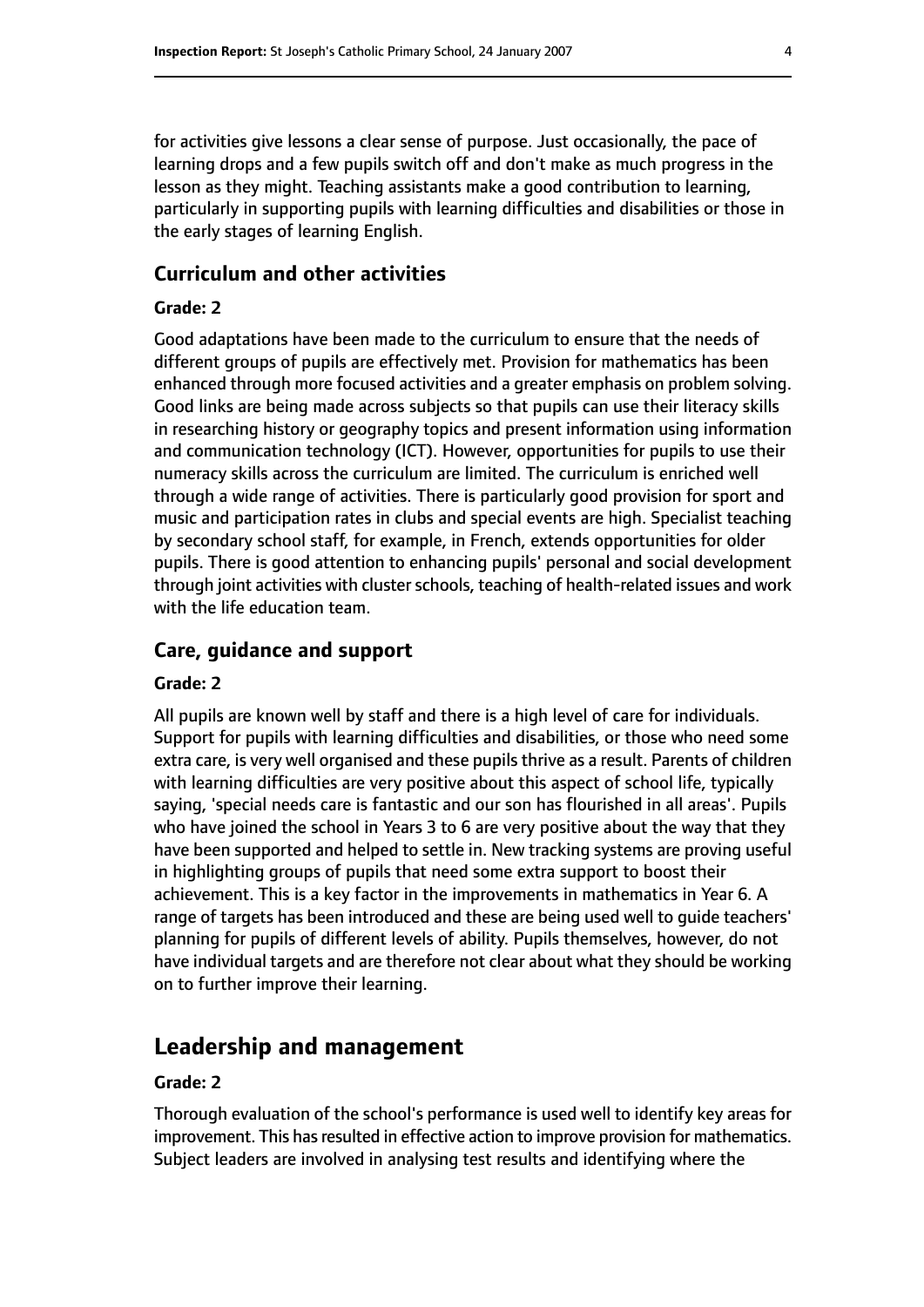curriculum needs some adaptation to improve any areas of weakness. They have some opportunity for checking up on work in their subject but do not yet systematically evaluate the progress of pupils in each year group. As a result, they do not have a clear view of standards throughout the school. Governors are very supportive and well organised to fulfil their responsibilities and to gain a good view of the school's work. They recognise the need to be more involved in strategic planning and plans are in hand for this. The school has made good improvement since the last inspection and there has been good recent improvement in tackling the weaknesses in mathematics. It has good capacity to improve further.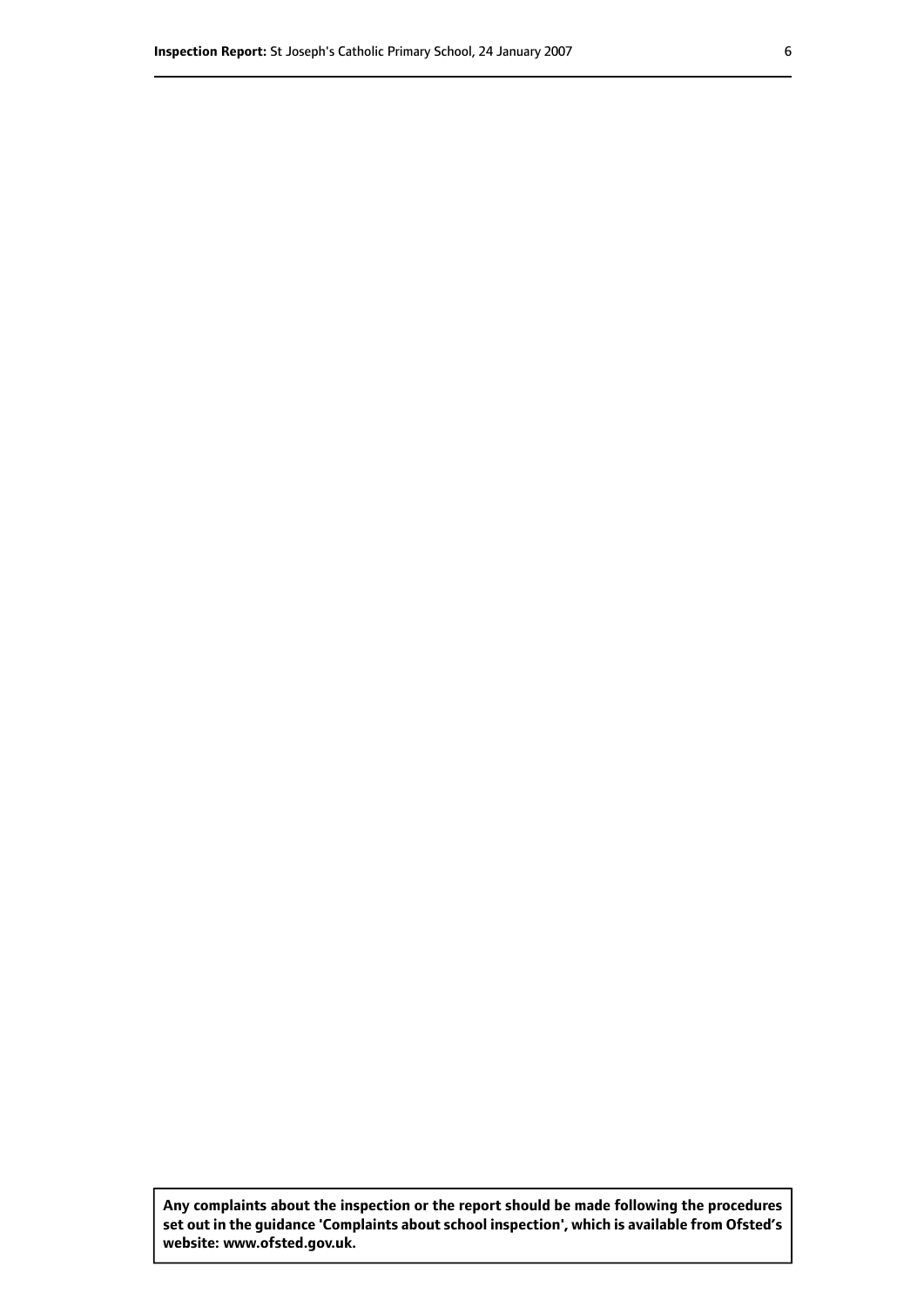# **Inspection judgements**

| Key to judgements: grade 1 is outstanding, grade 2 good, grade 3 satisfactory, and grade 4 | <b>School</b>  |
|--------------------------------------------------------------------------------------------|----------------|
| inadeauate                                                                                 | <b>Overall</b> |

# **Overall effectiveness**

| How effective, efficient and inclusive is the provision of education, integrated<br>care and any extended services in meeting the needs of learners? |     |
|------------------------------------------------------------------------------------------------------------------------------------------------------|-----|
| How well does the school work in partnership with others to promote learners'<br>well-being?                                                         |     |
| The quality and standards in the Foundation Stage                                                                                                    |     |
| The effectiveness of the school's self-evaluation                                                                                                    |     |
| The capacity to make any necessary improvements                                                                                                      |     |
| Effective steps have been taken to promote improvement since the last<br>inspection                                                                  | Yes |

## **Achievement and standards**

| How well do learners achieve?                                                                               |  |
|-------------------------------------------------------------------------------------------------------------|--|
| The standards <sup>1</sup> reached by learners                                                              |  |
| How well learners make progress, taking account of any significant variations between<br>groups of learners |  |
| How well learners with learning difficulties and disabilities make progress                                 |  |

# **Personal development and well-being**

| How good is the overall personal development and well-being of the<br>learners?                                  |  |
|------------------------------------------------------------------------------------------------------------------|--|
| The extent of learners' spiritual, moral, social and cultural development                                        |  |
| The behaviour of learners                                                                                        |  |
| The attendance of learners                                                                                       |  |
| How well learners enjoy their education                                                                          |  |
| The extent to which learners adopt safe practices                                                                |  |
| The extent to which learners adopt healthy lifestyles                                                            |  |
| The extent to which learners make a positive contribution to the community                                       |  |
| How well learners develop workplace and other skills that will contribute to<br>their future economic well-being |  |

# **The quality of provision**

| How effective are teaching and learning in meeting the full range of the<br>  learners' needs?                      |  |
|---------------------------------------------------------------------------------------------------------------------|--|
| $\mid$ How well do the curriculum and other activities meet the range of needs<br>$\mid$ and interests of learners? |  |
| How well are learners cared for, guided and supported?                                                              |  |

 $^1$  Grade 1 - Exceptionally and consistently high; Grade 2 - Generally above average with none significantly below average; Grade 3 - Broadly average to below average; Grade 4 - Exceptionally low.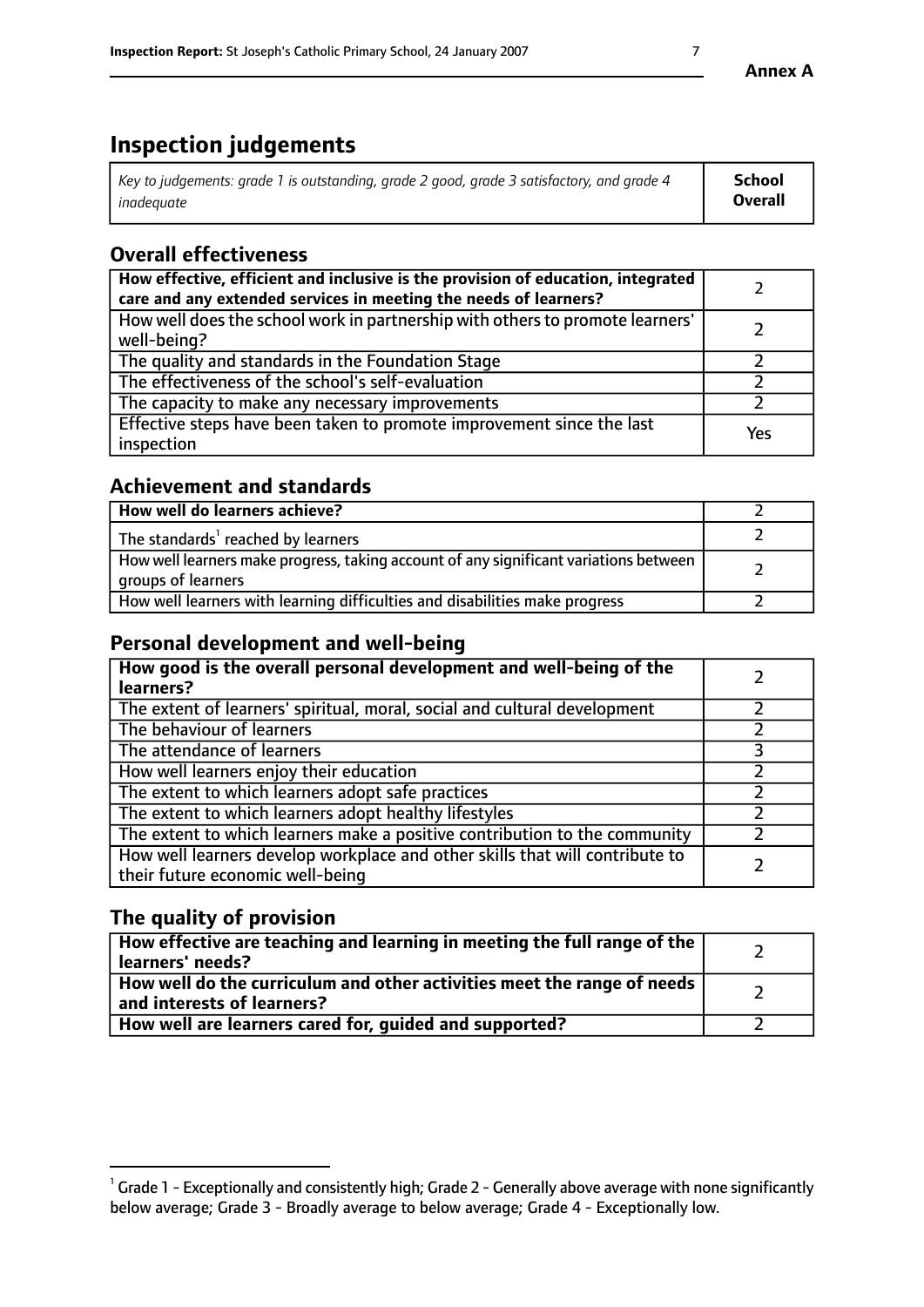# **Leadership and management**

| How effective are leadership and management in raising achievement<br>and supporting all learners?                                              |     |
|-------------------------------------------------------------------------------------------------------------------------------------------------|-----|
| How effectively leaders and managers at all levels set clear direction leading<br>to improvement and promote high quality of care and education |     |
| How effectively performance is monitored, evaluated and improved to meet<br>challenging targets                                                 |     |
| How well equality of opportunity is promoted and discrimination tackled so<br>that all learners achieve as well as they can                     |     |
| How effectively and efficiently resources, including staff, are deployed to<br>achieve value for money                                          | 7   |
| The extent to which governors and other supervisory boards discharge their<br>responsibilities                                                  |     |
| Do procedures for safequarding learners meet current government<br>requirements?                                                                | Yes |
| Does this school require special measures?                                                                                                      | No  |
| Does this school require a notice to improve?                                                                                                   | No  |